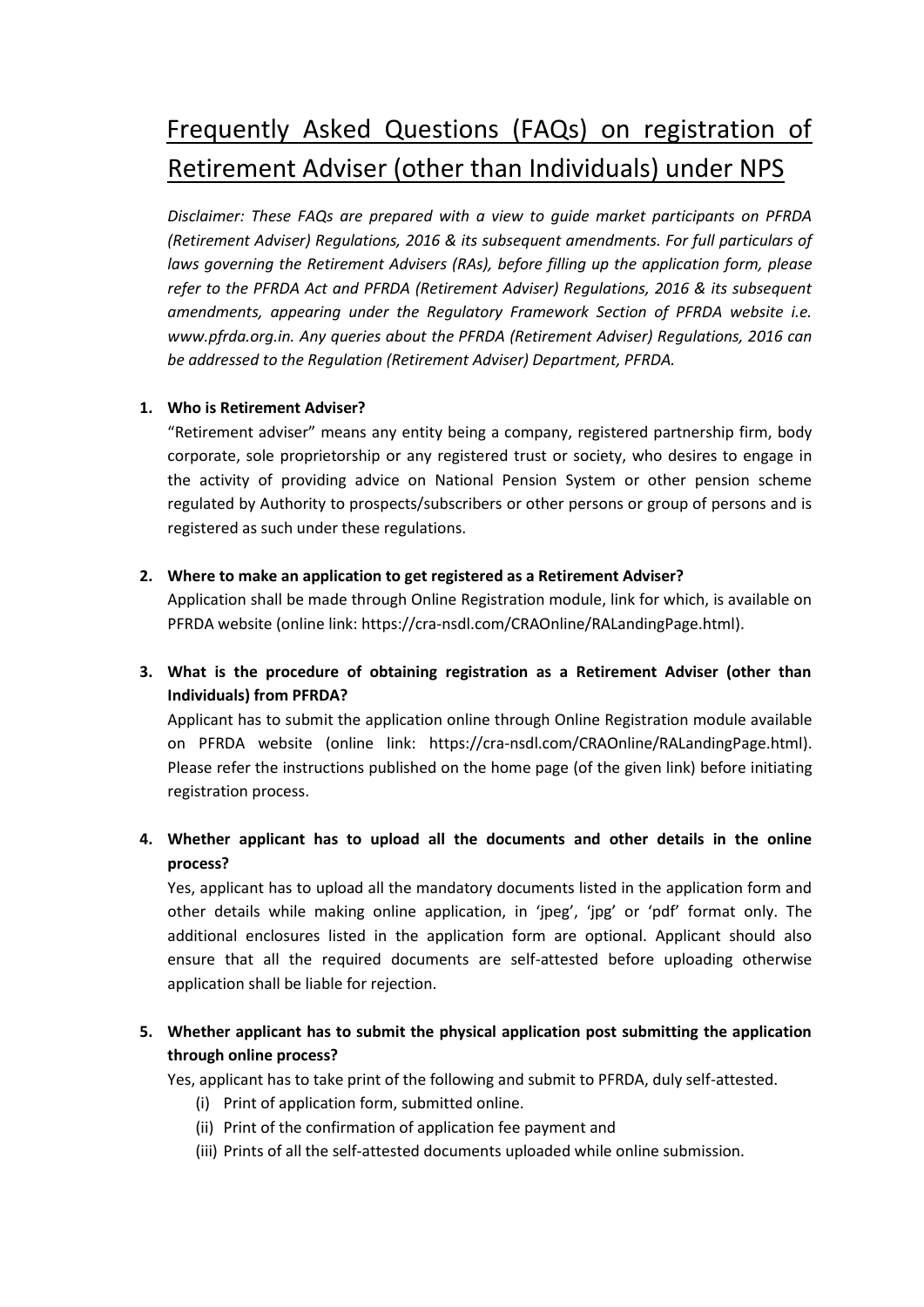- **6. Who is eligible to make an application in the "Other than individual capacity" to get registration under PFRDA (Retirement Adviser) Regulations, 2016 as a retirement adviser?** Proprietary concern, firm, limited liability partnerships, body corporate or a registered partnership firm or society or trust registered under applicable law is engaged or willing to engage in the business of providing Retirement advice on NPS to subscribers is required to make an application to get registration under of PFRDA (Retirement Adviser) Regulations, 2016 & its subsequent amendments, unless specifically exempted under the said Regulations.
- **7. What are the qualification and certification requirements specified for RAs "Other than individuals" under Retirement Adviser Regulations?**

The proprietor, partners, trustees, members of societies and representatives of a retirement adviser registered under these regulations, offering retirement advice shall possess the minimum qualifications of being a Graduate in any discipline and should possess a valid certification on retirement planning or retirement advisory services issued by National Institute of Securities Market (NISM). For more details on the certification, individual may visit NISM website **www.nism.ac.in**.

## **8. Is there any requirement of post qualification experience before acting as a RA?**

If proprietor or partners of proprietorship firm, partnership firm or limited liability partnership are graduates, an experience of at least five years in activities relating to advice in financial products or retirement products or fund or asset or portfolio management is required. A graduate in any discipline with not less than five years experience in activities relating to advice in financial products or retirement products or fund or asset or portfolio management provided that requirement of experience shall not be applicable in case of an entity seeking registration having employee(s) who are certified Retirement Advisers. (provide self certified copies of supporting documents).

Post qualification experience is not required, if proprietor or partners possess a professional qualification or post-graduate degree or post graduate diploma in finance, accountancy, business management, commerce, economics, capital market, banking, insurance or actuarial science from a university or an institution recognized by the Central Government or any State Government or a recognised foreign university or institution or association.

# **9. Who are exempted for getting certification from National Institute of Securities Market (NISM)?**

As per PFRDA (Retirement Adviser) Regulations, 2016 and PFRDA (Retirement Adviser) (fifth amendment) Regulations, 2019, the certification from NISM shall not be mandatory in the following cases:

- (i) An Investment Adviser (IA) registered with Securities and Exchange Board of India under its regulations.
- (ii) Any other cases as specified by Authority.

## **10. What is the validity of the certificate issued by NISM?**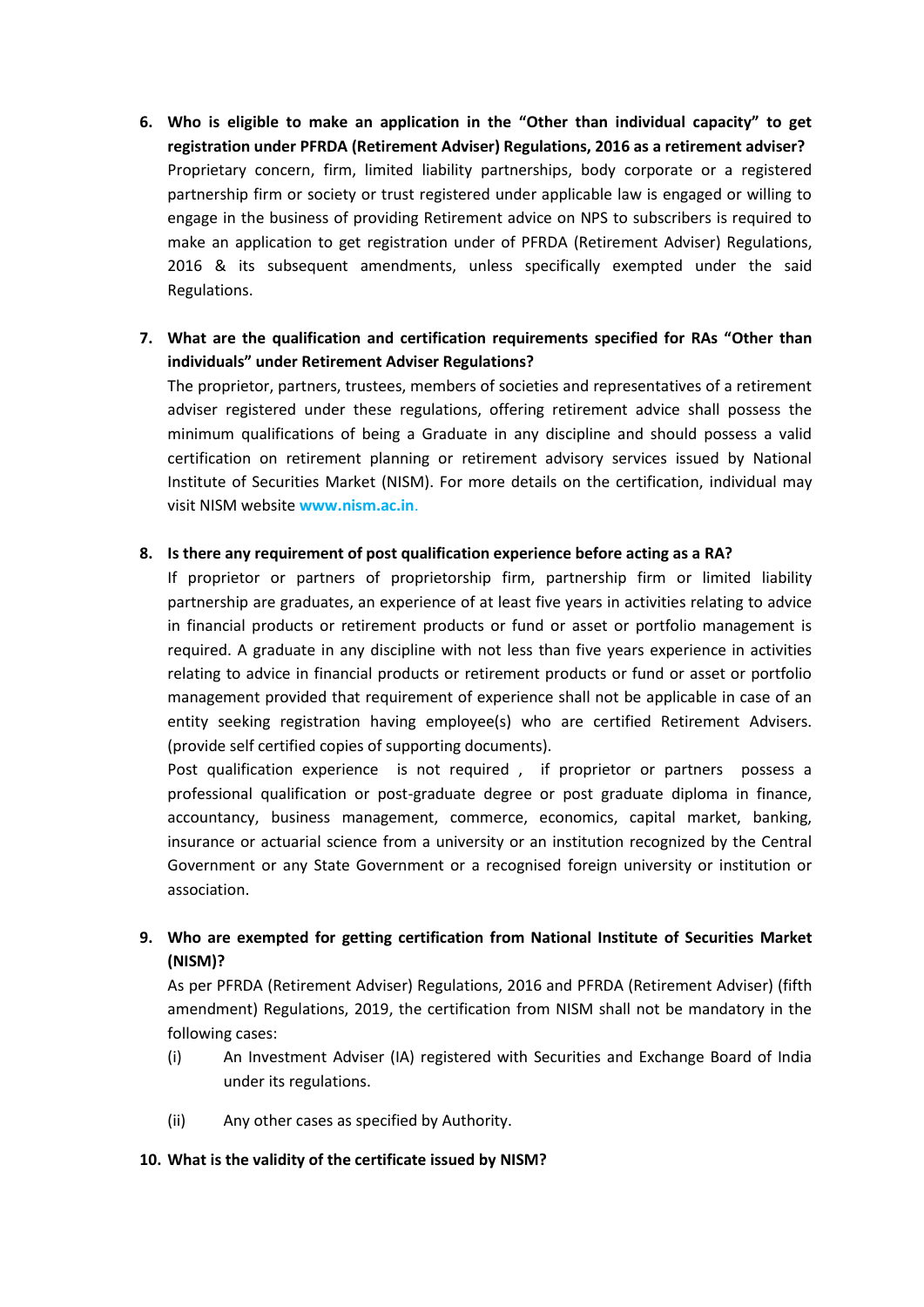This certificate is valid for three years from the date of issue. As per requirement under regulations, renewal of the existing certificate must be done before expiry of the existing certificate, to ensure continuity in compliance with certification requirements.

## **11. What is the fee structure for getting registration as a Retirement Adviser?**

The fee structure requirement for getting registered as a Retirement Adviser Other than Individual is as under:

**Application Fee** (Non-Refundable. To be submitted along with application): Rs.1000/- (Fee shall be paid through NEFT only and the details of the transaction must be entered at the time of submitting application)

**Registration Fee**\* (Non-refundable): Rs.5,000/- (Fee shall be paid through NEFT only and the details of the transaction must be entered in the online RA module post issuance of Letter of Acceptance by PFRDA)

\**The Registration fee referred above shall be paid by the applicant within fifteen days from the date of receipt of intimation from the Authority by an online fund transfer from applicant's Bank Account (through NEFT) in favour of 'PENSION FUND REGULATORY AND DEVELOPMENT AUTHORITY' or as specified by the Authority from time to time.* 

**Security Deposit**\*\*: Rs.50,000/- (To be submitted post issuance of Certificate of Registration by PFRDA)

\*\* *Retirement Adviser individual shall provide security deposit in the form of bank deposit OR performance guarantee of Rs.50,000/- (Rs. fifty thousands) to the Authority before commencement of business, in favour of Pension Fund Regulatory and Development Authority. The deposit/ Guarantee shall be valid for three years and six months.*

## **12. How long shall the certificate of registration for retirement adviser remain valid?**

The certificate of registration granted under regulation 9 shall be valid for a period of three years from the date of its issue.

**13. Whether insurance agent or insurance broker or mutual fund distributors are exempted from obtaining registration under Retirement Adviser Regulations?**

No exemption for insurance agent or broker or mutual fund distributor

**14. Whether Investment Advisor under SEBI is exempted from obtaining registration under PFRDA (Retirement Adviser) Regulations, 2016?** 

For Investment advisor under SEBI, only exception is of not getting certification from NISM.

**15. Whether exempted category of entities can charge fees related to RA activities as specified by authority?**

As per the regulations, retirement advisory services provided by exempted entities are incidental to their other services. Hence such entities cannot charge specifically any fee related to RA activities.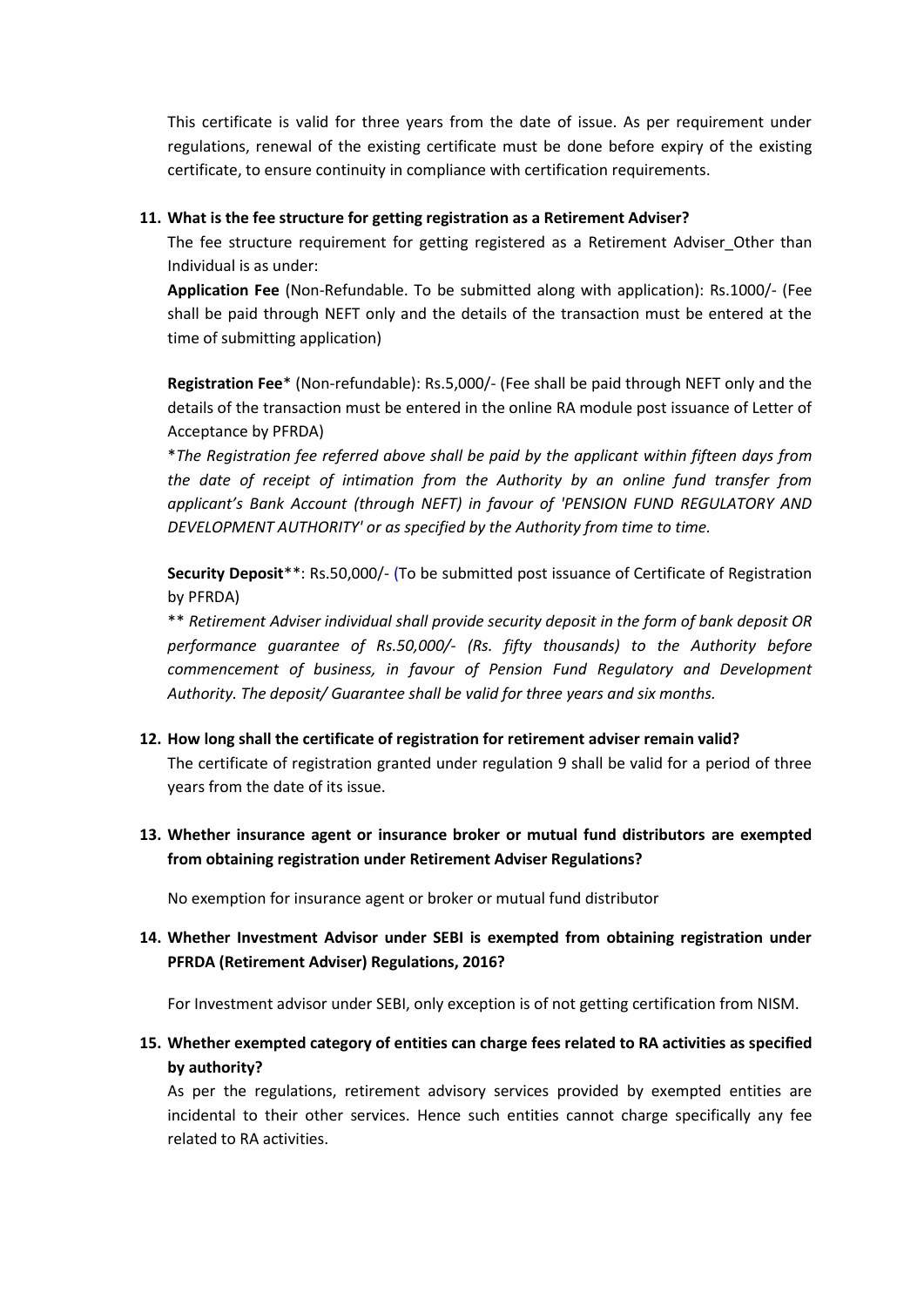# **16. What fees can a Retirement Adviser charge from the subscribers for the services rendered by him?**

Retirement Adviser can charge three type of fees from the subscribers to whom he/she has given retirement advise as per regulations and these fees are

- i) On boarding charges<sup>\*</sup> Rs.200 /- (Max.) on completion of onboarding/registration of subscriber and generation of PRAN.
- ii) Subsequent transaction charges\* minimum Rs.20 per transaction and maximum Rs.100/- per annum.
- iii) Advisory fee\* 0.02% of AUM subject to a minimum of Rs. 100/- and maximum Rs. 1000/- per annum, for providing advice to the subscribers.
- The Charges/advisory fee may be revised by the Authority from time to time by issuance of circular / guidelines.

## **17. Whether RAs have to issue receipt for each type of fee recovered under RA activity?**

Yes, RA has to issue receipt for each type of fee separately. Format for the same shall be made available through circular / operational guidelines for RAs.

## **18. Whether entities under this category have to appoint compliance officer?**

Yes, entities shall appoint a compliance officer who shall be responsible for monitoring the compliance by the Retirement Adviser in respect of the requirements of the Act, regulations, notifications, guidelines, instructions issued by the Authority.

## **19. What amount has to be submitted as a security deposit?**

Retirement Adviser (Other than individual) should submit Security Deposit/Bank Guarantee of Rs. 50,000/- within 15 days from the date of receipt of Certificate of Registration (CoR) and before commencement of activities as RA.

## **20. What is the limit of revenues generated through RA activities for yearly audit in respect of compliance of regulations?**

As per regulations, RAs have to maintain books of records & other mandatory documents. For compulsory yearly audit ,limit of income generated through RA activities shall be made available through circular / operational guidelines.

## **21. Whether entities engaged in execution activities have to keep RA activities separately?**

Yes , Retirement Advisers which are banks, Non- Banking Finance Companies (NBFCs) and body corporate providing distribution or execution services to their prospects shall keep their retirement advisory services segregated from other activities and have to adhere to regulation 24.

# **22. What is the status of RA after expiration of certificate of NISM but before expiry of RA registration ?**

RAs have to ensure the continuity of the certification throughout the registration period for RA. If same is not fulfilled by the RA , his/her user access as RA, provided by CRA for functioning of RA related activities, would be deactivated from the date of expiry of NISM certification till renewal NISM certification.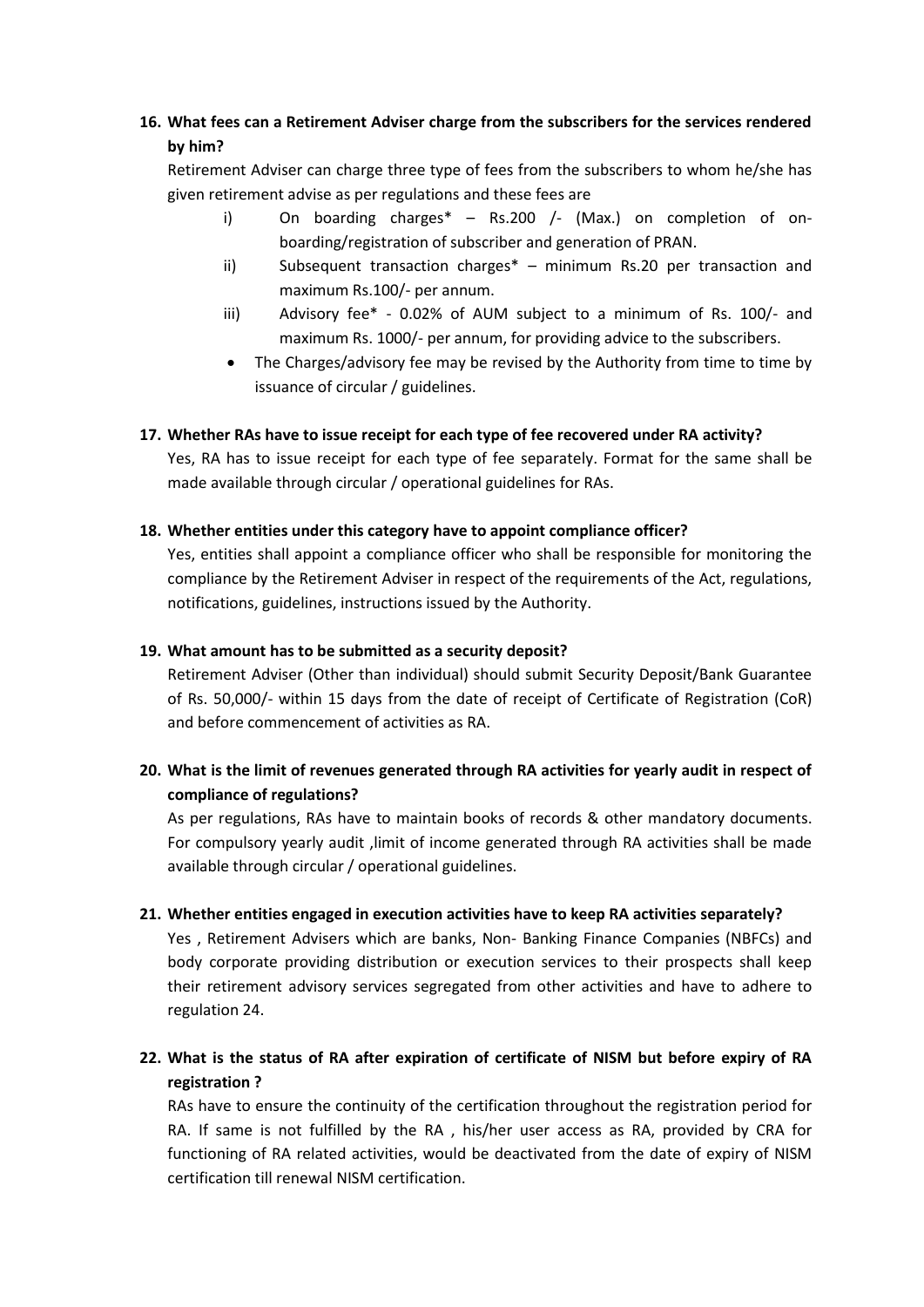#### **23. Is there any TAT for various activities related to RA functions?**

Yes, RAs shall have to discharge various activities within the stipulated timeframe as may be decided by the authority and same shall be made available through circular / operational guidelines.

#### **24. What is the process of renewal of certificate of RA?**

Three months before the expiry of the period of validity of the certificate, the retirement adviser may, if it so desires, make an application for grant of renewal of certificate of registration. The application for renewal shall be dealt with in the same manner as if it were an application made under sub-regulation (2) of regulation 3 for grant of certificate.

The Authority will also take into consideration, the performance of the retirement adviser during the original period of certification including the number of new accounts opened.

#### **25. Is there any provision of penalty for late submission of renewal application?**

Yes, there is a provision for levying penalty for late submission of renewal application and same shall be made available through circular / operational guidelines.

#### **26. What are the activities which have to be performed by RA?**

Role & responsibilities and code of conduct of RAs have been detailed in the regulations and should be adhered by the RAs.

#### **27. Is it mandatory for RAs to have a tie up with the PoPs?**

No , but this will facilitate smooth handling of NPS related activities like on boarding of subscribers ,timely execution of various instructions of the subscribers.

## **28. Can RAs have tie up with multiple PoPs?**

RAs can have tie up with multiple PoPs. RAs have to inform about their tie-ups with the PoPs to the prospective subscribers. RAs may like to on board subscribers through their bankers for the convenience of the subscriber.

## **29. If RA has not made tie up with PoP , how shall RA facilitate on boarding of the subscriber ?**

If RAs are not having tie up with PoPs , they have to guide subscribers for registration through eNPS in their individual capacities. RAs cannot open subscribers' accounts through e-NPS by entering data /execution of payment etc. on behalf of subscribers.

## **30. Is it mandatory for subscribers to take subsequent services after on boarding ?**

No, it is not mandatory for the subscribers, as charges for subsequent services are different from on boarding charges.

## **31. Is there any other requirement before charging advisory fee ?**

RA has to enter into a written agreement with the subscriber before charging fee under advisory fee head as prescribed by PFRDA vide its circular/operational guidelines.

**32. Is it mandatory to on board the subscriber before providing subsequent services and retirement advisory ?**